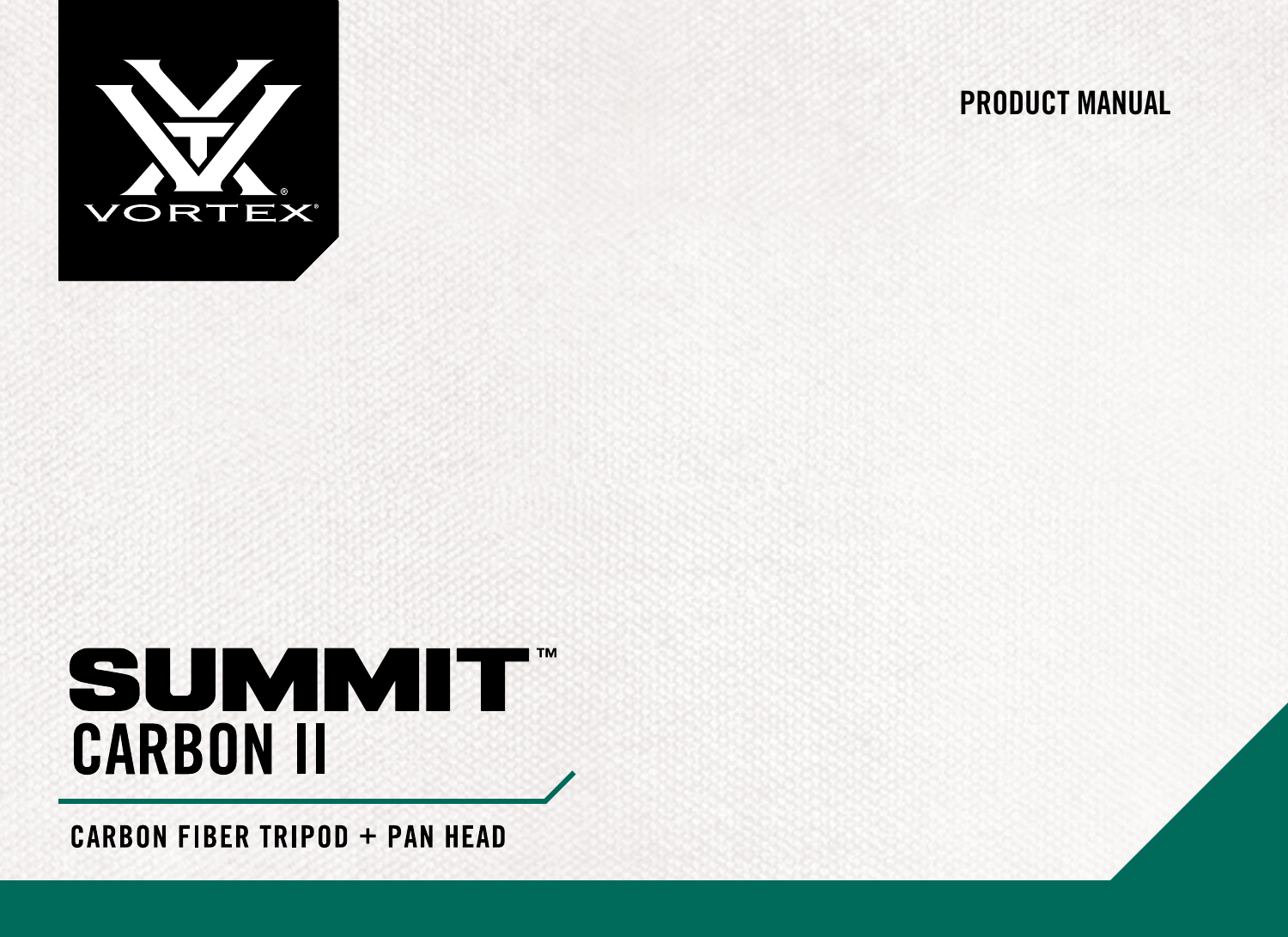## **SPECIFICATIONS**

| LEG MATERIAL                    | <b>Carbon Fiber</b>         |
|---------------------------------|-----------------------------|
| <b>MAXIMUM OPERATING HEIGHT</b> | 53.3" (135.4cm)             |
| MINIMUM OPFRATING HEIGHT        | $6.3"$ (16cm)               |
| MAXIMUM CENTER COLUMN EXTENSION | 9.3" (23.5cm)               |
| <b>FOLDED DIMENSIONS (HxW)</b>  | 18.1" x 3.0" (46cm x 7.6cm) |
| <b>WFIGHT</b>                   | $2.5$ lbs. $(1.1kg)$        |
| NUMBER OF LEG SECTIONS          | 4 Sections                  |
| MAXIMUM LOAD                    | 22 lbs. (10kg)              |
| LEG LOCK TYPE                   | 1/4 Turn Leg Lock           |

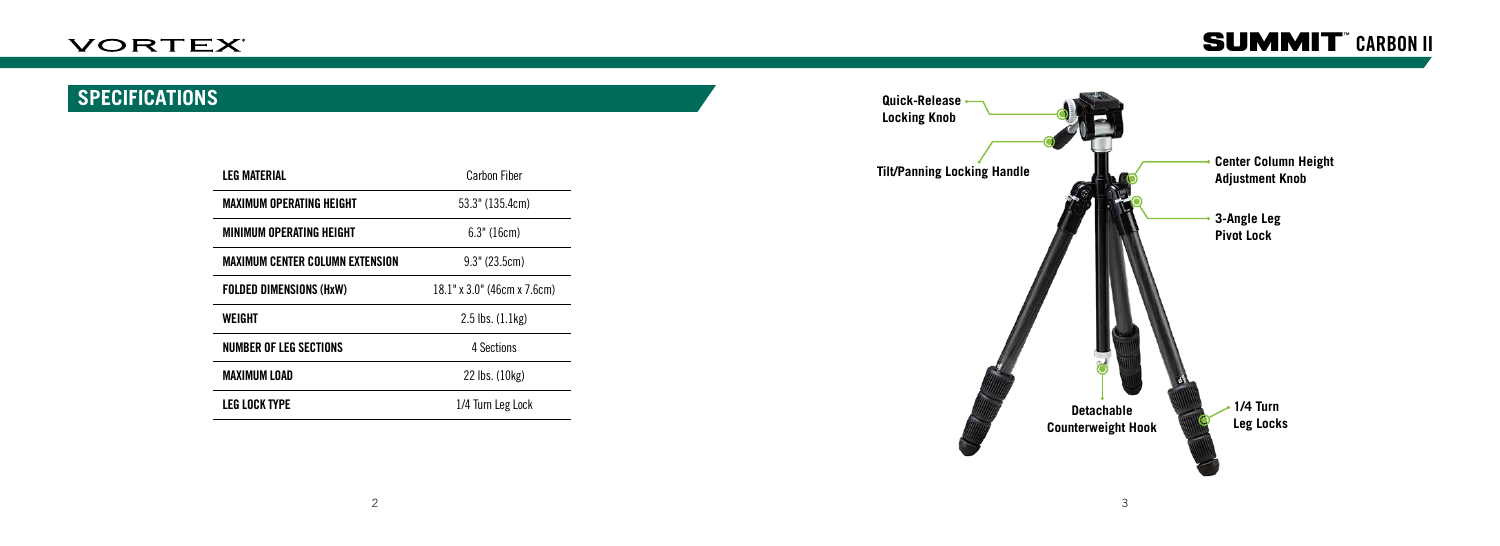### **BASIC ADJUSTMENTS**

#### **Tilt/Panning Action**

- To unlock the tripod head, twist the handle counter-clockwise until the head moves freely. Adjust to your desired position and lock the tripod head.
- To lock the tripod head, twist the handle clockwise until you feel tension on the handle.



− To keep the head free for panning, twist the handle clockwise until you feel your desired amount of resistance on the head as you move the optic.

#### **Adjusting Leg Angles**

Each of the four tripod leg sections can be adjusted out to 80°, 52°, or 24°. **To adjust the angle of the legs:**

- **1.** Flip the Leg Angle Pivot Lock down to the unlocked position and adjust the leg to the desired angle.
- **2.** Return the Leg Angle Pivot Lock to the locked position and pull the leg out to the nearest angle stop.



## **Adjusting Leg Section Length**

Each of the four tripod leg sections can be extended to adjust the tripod's height.

To adjust the length of a leg section:

- **1.** Twist the Leg Lock clockwise (when viewing from top) to loosen the tension.
- **2.** Slide the leg section out to the desired length and twist the leg lock counter-clockwise (when viewing from top) to lock in place.



#### **Center Column**

Loosen the Center Column Height Adjustment Knob to change the relative height of the tripod head. To help stabilize the tripod in windy conditions, hang a weight from the Counterweight Hook. If desired, remove the center column by rotating the Counterweight Hook clockwise (while looking down on the tripod).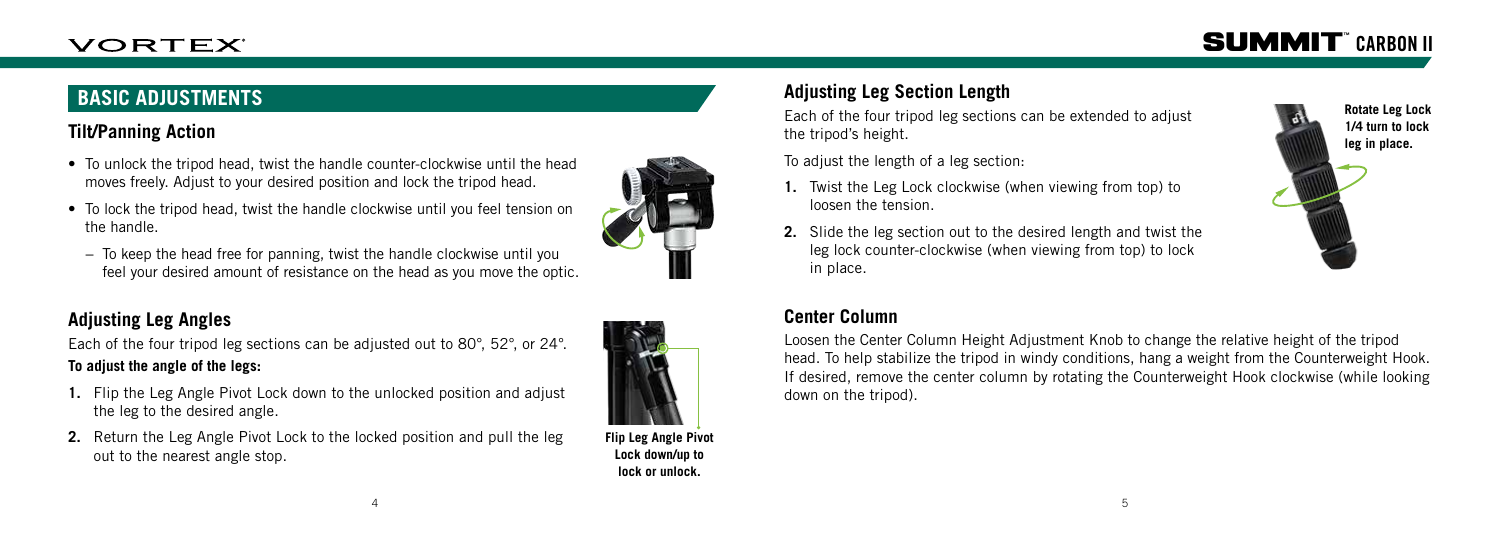### **VORTEX**

## **SUMMIT**® CARBON II

#### **Attaching Optics to Pan Head**

The pan head uses Arca-Swiss style quick-release plates.

#### **To mount your optic/camera to the tripod:**

- **1.** Twist the Quick-Release Locking Knob counter-clockwise to remove the Quick-Release Plate.
- **2.** Attach the plate to your optic. Be sure to tighten the Mount Bolt from the bottom side of the plate and flip the D-ring so it lies flat.
- **3.** Place the Quick-Release Plate back into the tripod head and turn the Quick-Release Locking Knob clockwise to securely lock the plate in the head.

**Note:** To mount binoculars to the tripod, a binocular adapter is required. Purchase Vortex ® binocular adapters from your local dealers.

**Quick-Release Locking Knob**

**Note:** Some optics are designed to be Arca-Swiss compatible and can be mounted to the tripod head without the need for plates.

**Tip:** Purchase additional quick-release plates for your optics so it is easy for you to switch equipment.





## VIP WARRANTY **OUR UNCONDITIONAL PROMISE TO YOU.**

We promise to repair or replace the product. Absolutely free.

**Unlimited. Unconditional. Lifetime Warranty.**

service@VortexOptics.com • 1-800-4VORTEX

*Note: The VIP Warranty does not cover loss, theft, deliberate damage, or cosmetic damage not affecting product performance.*

For additional and latest manuals, visit VortexOptics.com